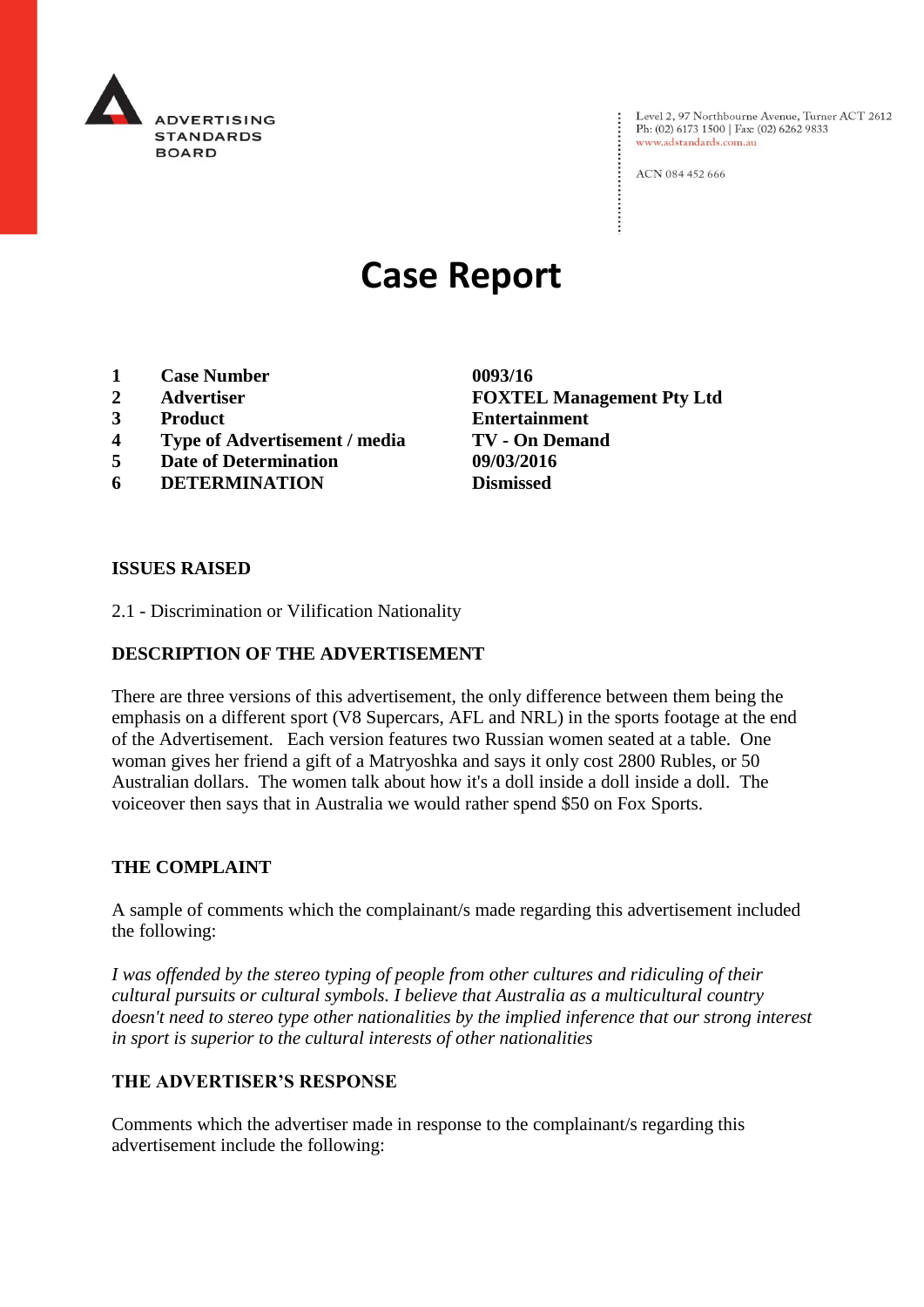*We refer to the Complaint made against Foxtel Management Pty Limited ('Foxtel') which we received from the Advertising Standards Bureau ('ASB').*

*From the information provided by the ASB, we understand that the Complaint relates to a recent Foxtel advertisement promoting sports programming, including Fox Sports, on the Foxtel service and which featured Russian Matryoshka dolls ('Advertisement').*

*There are three versions of this Advertisement, the only difference between them being the emphasis on a different sport (V8 Supercars, AFL and NRL) in the sports footage at the end of the Advertisement.*

*The Advertisement was produced by Foxtel in conjunction with Fox Sports (which is a separate entity to Foxtel) but it is agreed between Foxtel and Fox Sports that Foxtel is the 'advertiser' for the purpose of these complaints.*

*The Advertisement has been broadcast on 'On Demand' platforms, such 'Plus 7' which the complainant refers to, from 21 February 2016 and is scheduled to continue until 26 March 2016. It forms part of a broader media campaign promoting sports programming on Foxtel which takes Australia's passion for sport as the central theme.*

*The intended audience of the Advertisement, and of the whole campaign, is adult Australians, irrespective of gender or cultural background.*

*The basis of this Complaint is an alleged breach of section 2.1 of the AANA Advertiser Code of Ethics ('Code 2.1') which provides that:*

*'Advertising or Marketing Communications shall not portray people or depict material in a way which discriminates against or vilifies a person or section of the community on account of race, ethnicity, nationality, gender, age, sexual preference, religion, disability, mental illness or political belief'.*

*In the AANA Code of Ethics Practice Note ('Practice Note'), the AANA defines 'discrimination' and 'vilification' as:*

*• Discrimination: to act with 'inequity, bigotry or intolerance' or giving 'unfair, unfavourable or less favourable treatment to one person or a group'.*

*• Vilification: to 'humiliate, intimidate, incite hatred towards, contempt for, or ridicule of one person or a group of people'.*

*Section 2.1 of the Practice Note also states that, 'Advertisements can suggest stereotypical aspects of an ethnic group […] with humour provided the overall impression of the advertisements is not a negative impression of people of that ethnicity'.*

*The focus of the Advertisement is the promotion of sports programming on the Foxtel service. The premise being that given fifty dollars, Australians would spend it on sport, whereas in other countries, with the equivalent amount in their currency, it might be spent on something that is particular to their culture, such as the Martryoshka doll that is featured in this Advertisement.*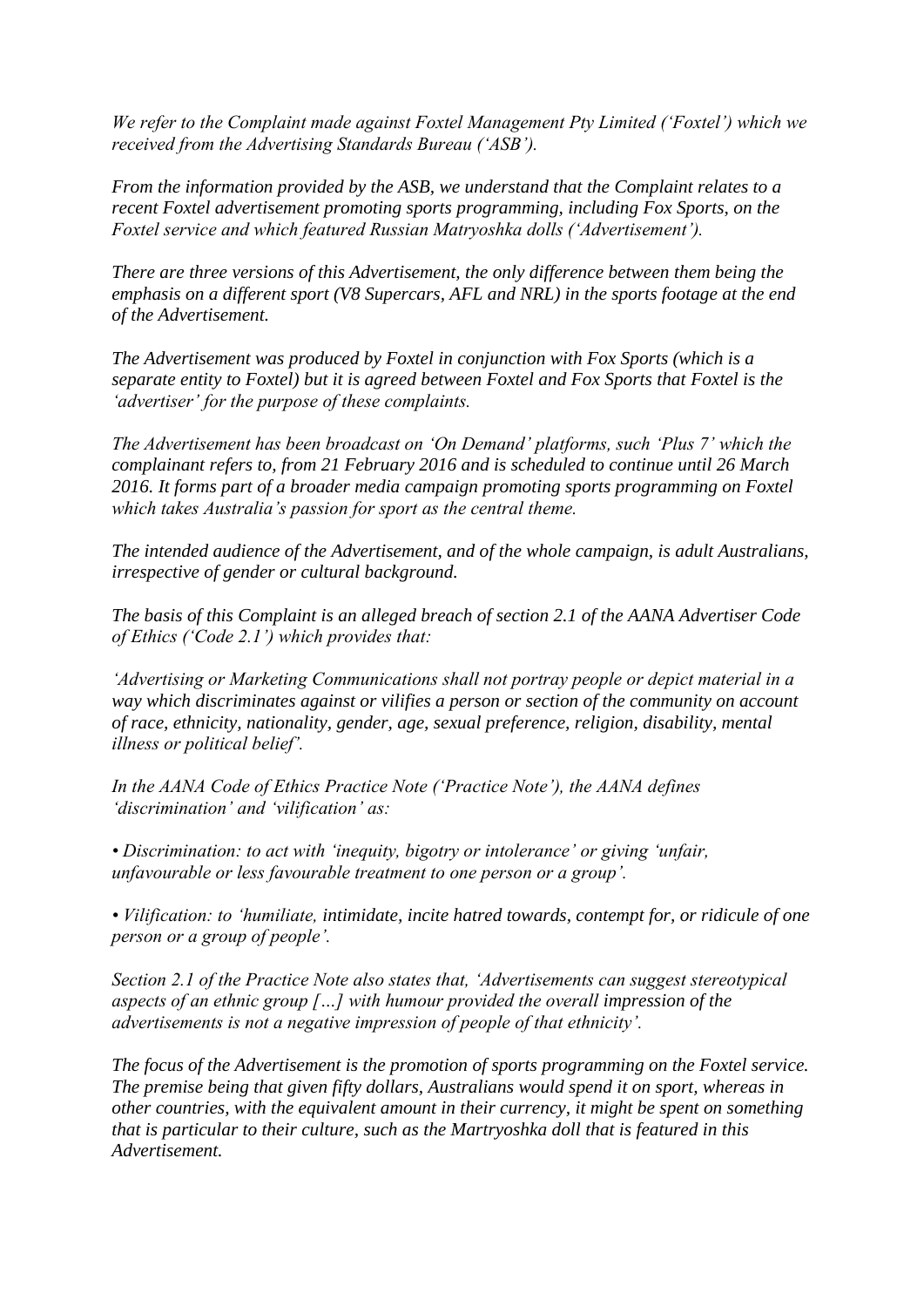*The Advertisement opens on a scene of two women sitting in a kitchen, set in Russia. One woman gives the other a present which she has bought for 'fifty dollars', a Martryoshka doll (culturally unique to Russia). The characters are fictional and in some ways resemble traditional Martryoshka dolls themselves. Real Russian actors were used to provide genuine and believable performances, along with authentic attire and setting.*

*The voice-over then says, 'In Australia, this is how we'd rather spend \$50 every month. We're a Fox Sporting Nation'. Supers also appear with: a disclaimer; the words 'We're a Fox Sporting Nation'; the Fox Sports logo; the words 'Join today'; and the Foxtel logo.*

*The phrase 'We are a Fox Sporting Nation' reflects the fact that the Fox Sports and Foxtel brands are very closely aligned with Australia's passion for sport. The sports emphasised by the three advertisements are all uniquely Australian: 'V8 Supercars', 'AFL' and 'NRL'.*

*The distinction being made, as described before, is that Australians would prefer to spend their dollars on something unique to Australian culture, such as sport.*

*The Advertisement is clearly light-hearted and Foxtel contends that the Advertisement does not create an overall negative impression of, nor vilify or discriminate against Russian people.*

*Furthermore, we are of the opinion that the Advertisement does not portray violence, sex, sexuality, nudity, or offensive language, nor does it employ sexual appeal in a way that is exploitative or degrading, or contain material that is contrary to prevailing community standards on health and safety. Therefore we maintain that the Advertisement does not breach part 2.1 or any other part of Code 2 of the AANA Code of Ethics.*

*CAD: The Advertisement was given a CAD rating of 'C- Children'. The 'C' rating allows advertisements to be broadcast at any time on free-to-air channels, except during 'P' - Preschool Programs.*

*Foxtel takes the Complaint very seriously and did not intend to cause offence to the complainant, their family or the Russian community.*

#### **THE DETERMINATION**

The Advertising Standards Board ("Board") considered whether this advertisement breaches Section 2 of the Advertiser Code of Ethics (the "Code").

The Board noted the complainant's concerns that the advertisement depicts Russians in a negative manner and suggests they are inferior to Australians which is derogatory and discriminatory.

The Board viewed the advertisement and noted the advertiser's response.

The Board considered whether the advertisement complied with Section 2.1 of the Code which requires that 'advertisements shall not portray or depict material in a way which